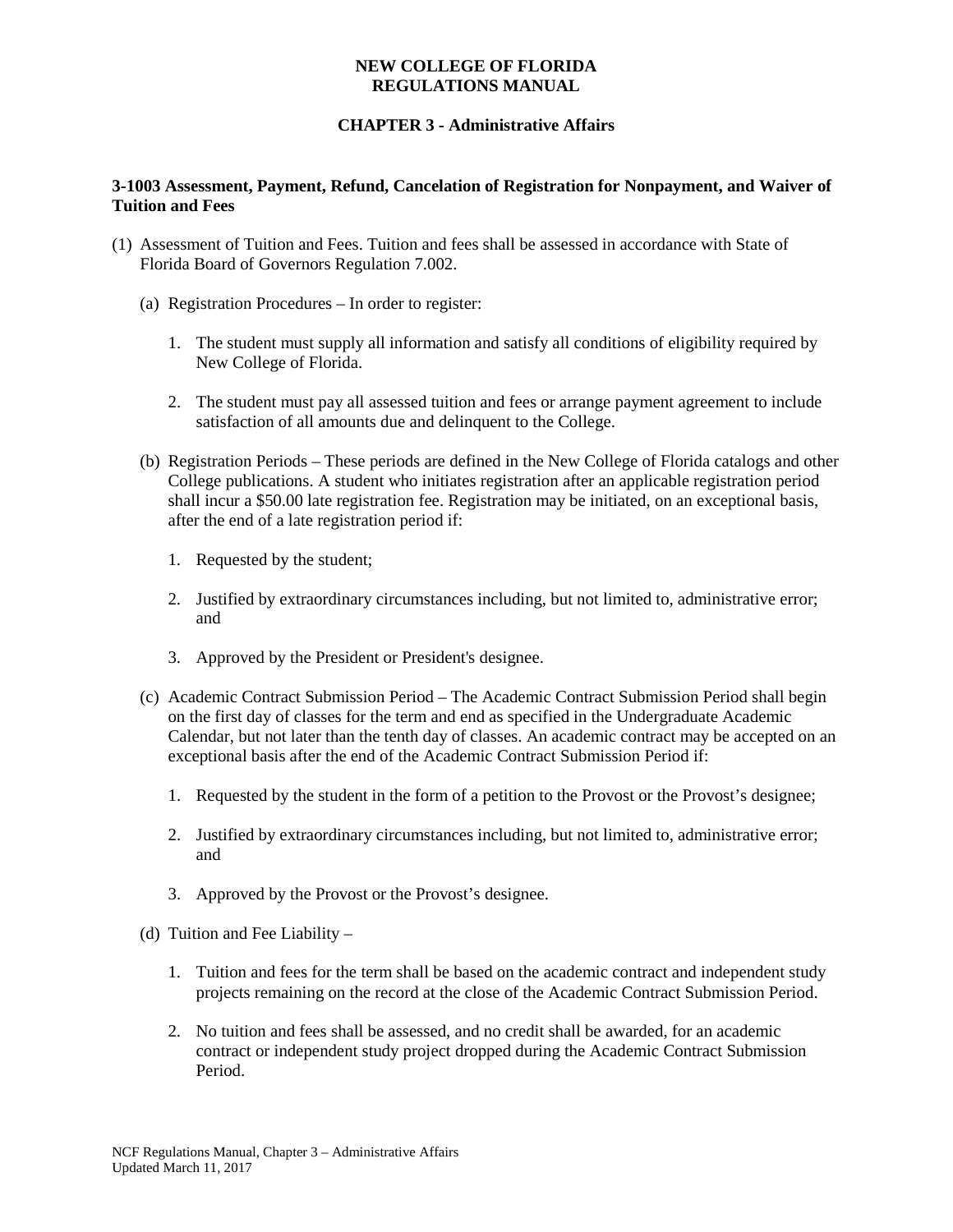# **CHAPTER 3 - Administrative Affairs**

- 3. If a student adds an independent study project on an exceptional basis, tuition and fees for the added independent study project shall be assessed.
- (2) Payment of Tuition and Fees. Tuition and fees must be paid by the end of the academic contract submission to avoid assessment of a \$100.00 late payment fee unless appropriate arrangements for payment of tuition and fees have been made in accordance with this policy, i.e., installment payment and deferment respectively. Failure to satisfy this requirement will result in cancellation of the academic contract and independent study project. Payment of tuition and fees may be made in person during scheduled office hours published in the New College of Florida Catalog and other College publications for each term, or utilizing the College's online payment gateway within the portal. Payments that are made by mail must be received by the College by the respective tuition payment deadline listed in the academic calendar in order to be considered timely paid.
	- (a) Payment of Tuition and Fees in Installments. When a student experiences an unexpected financial hardship that makes it impossible to make full payment of assessed tuition and fees by the payment deadline, the student may request approval to pay in installments. Approval of this request will require the payment of at least 50% of the tuition and fee liability and the execution of a promissory note by the end of the late registration period. The remaining amount shall be paid no later than the beginning of the second half of the academic term.
	- (b) Deferred Payment of Tuition and Fees.
		- 1. Recipients of VA Education Benefits Upon application by the student, the President or President's designee may award to eligible VA education benefit recipients one 60-day payment deferment each academic year.
		- 2. Delay of Financial Aid Students who have completed and submitted the required documents for financial aid by the last day of the late registration period for the term and who appear to be eligible for financial aid, may request a tuition and fees deferment contract.
		- 3. Third Party Agreements Tuition and fees will be deferred for any student when a third party has agreed in writing to pay them. The written agreement must identify the student, the third party and billing address and amount(s) to be paid.
	- (c) Reinstatement of a Student's Cancelled Academic Contract or Independent Study Project. A student whose academic contract or independent study project has been cancelled for financial reasons may request reinstatement through the fourth week of classes. Upon approval for reinstatement, tuition and fees, the late registration fee, if applicable, the late payment fee and other debts owed the College must be paid in full by cash, money order, or cashier's check before reinstatement will be effected. After the fourth week of classes, a request for reinstatement must be made to the Provost or the Provost's designee. Approval will be granted only when extraordinary circumstances warrant such approval.
- (3) Refund of Tuition and Fee Payment. The College authorizes certain refunds of tuition and fees, less deductions for unpaid debts to the College. The late registration fee and late payment fee are nonrefundable fees.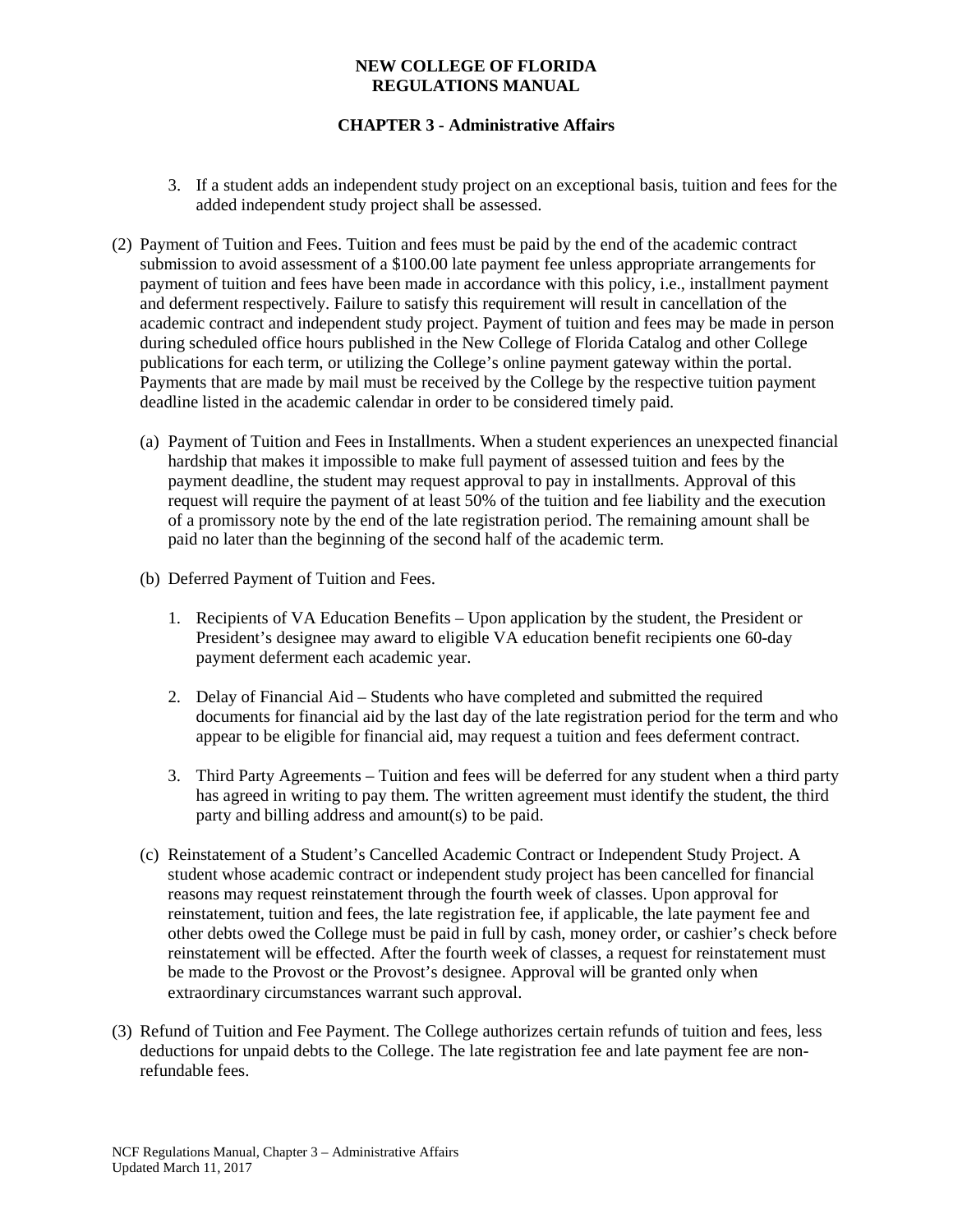# **CHAPTER 3 - Administrative Affairs**

- (a) 100% of the applicable tuition and fees will be refunded if the student cancels an academic contract or drops an independent study project or causes his/her enrollment at the College to be terminated by the Office of the Registrar prior to the end of the late registration period and submits a completed Refund Request Form.
- (b) 25% of tuition and fees, less capital improvement fees, will be refunded if the student cancels an educational contract or drops an independent study project or causes his/her enrollment at the College to be terminated by the Office of the Registrar prior to the end of the fourth week of classes, or at an appropriate time as designated by the College for summer sessions, and submits a completed refund request.
- (c) 100% of tuition and fees will be refunded when a student withdraws or cancels an academic contract or drops an independent study project due to circumstances determined by the Office of the Registrar to be exceptional and beyond the control of the student. Determination will be based on review of a completed written refund request submitted by the student to the Office of the Registrar. These circumstances include but are not limited to:
	- 1. Death of the student or death in the immediate family (parent, spouse, child, or sibling),
	- 2. Orders for active military duty in accordance with Board of Governors Regulation 6.013, or
	- 3. A situation in which the College is in error.
- (d) Written request for refund must be presented to the Office of the Registrar within six (6) months of the close of the term to which the refund is applicable.
- (e) Pursuant to Public Law 102-325, the Higher Education Amendments of 1992, students attending the College for the first time who withdraw are entitled to a pro rata refund of tuition, fees, room and board.
- (f) A student, who receives financial aid and subsequently changes the enrollment status that results in a refund in accordance with this section, will have the appropriate share of the refund returned to the College's financial aid programs in accordance with the Financial Aid Policy on Refunds and Repayments.
- (4) Cancellation of Registration for Nonpayment of Tuition and Fees and Returned Checks in Payment of Tuition and Fees. Reasons for Cancellation:
	- (a) Current Term A student's current term registration may be cancelled for nonpayment of tuition and fees and for returned checks in payment of tuition and fees, if financial aid or VA education benefits were not received for the term.
	- (b) The Office of the Registrar will attempt to notify students by certified mail of possible registration cancellation for nonpayment of tuition and fees and for returned checks in payment of tuition and fees. This notification must include the specific reason for proposed cancellation and the deadline for payment before cancellation will be made. In addition, the notice of possible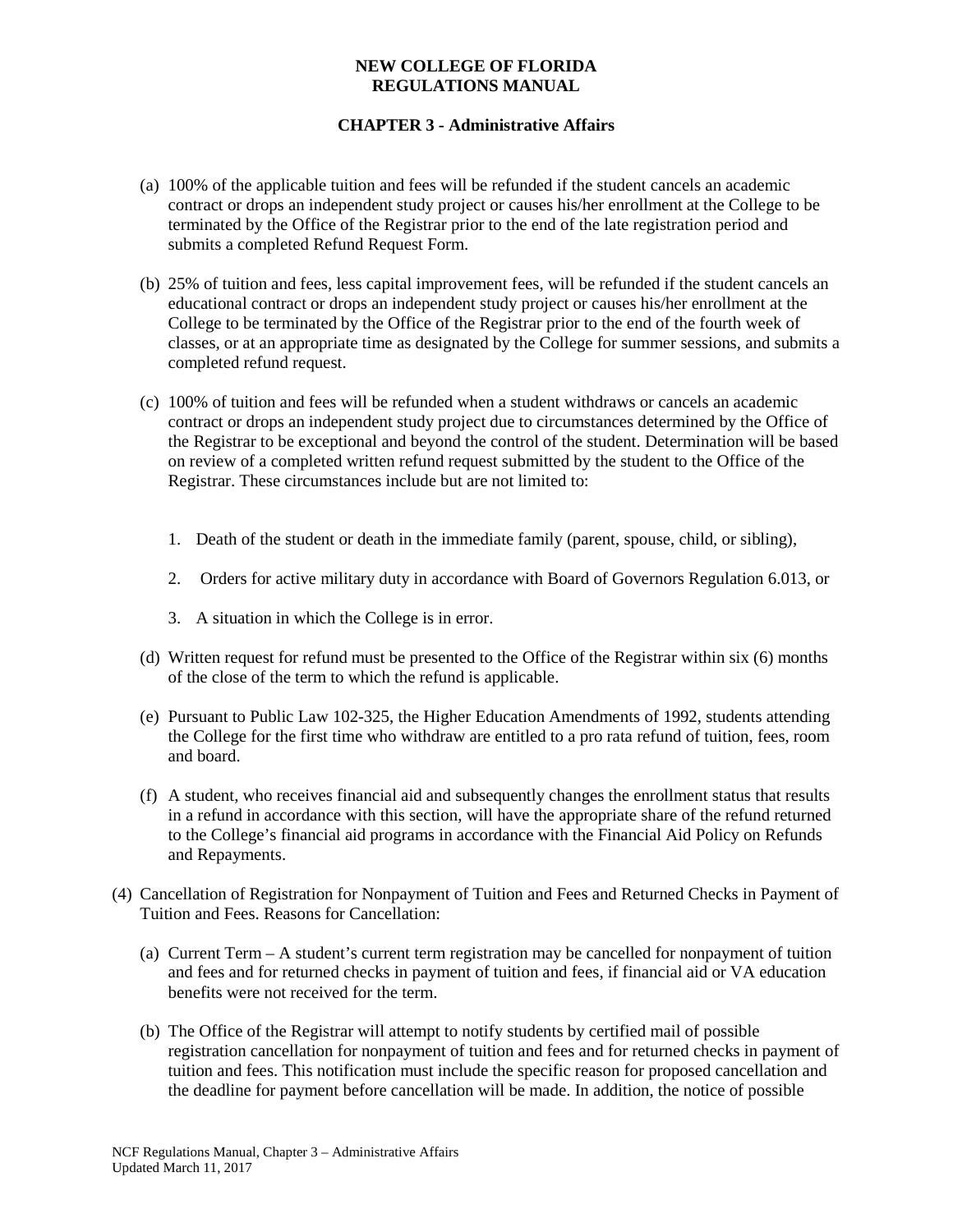# **CHAPTER 3 - Administrative Affairs**

cancellation must inform the student that cancellation of registration will result in his/her record appearing as if he/she had never attended the College during that term and that he/she will receive no credit for the educational activities engaged in during that term. Notice should be sent to the student's last known address.

- (5) Waiver of Tuition and Fees:
	- (a) New College of Florida waives tuition, non-resident tuition or associated fees for purposes that support and enhance the strategic goals of the College as authorized and limited by Board of Governors (BOG) Regulations, Florida Statutes, or New College of Florida Board of Trustees Regulations.
	- (b) The following general categories of tuition and fee waivers are established pursuant to BOG Regulation 7.008 and Florida Statutes Section 1009.26 that set forth specific criteria applicable to the following categories:
		- 1. Participants in Sponsored Credit Institutes and Programs.
		- 2. Certain educational expenses of a child or spouse of a Law Enforcement, Correctional, or Correctional Probation Officer, or Firefighter killed in the line of duty.
		- 3. Students who earn credit in courses toward both a Florida high school diploma and an associate or baccalaureate degree, or enroll in dual enrollment or early admission programs.
		- 4. Certain Florida Department of Children and Family Service foster care or adopted students.
		- 5. Graduate Interns participating in the School Psychology Training Program.
		- 6. Students enrolled in Florida Linkage Institutes Program.
		- 7. Certain educational expenses for the child of a deceased teacher or school administrator employed by a Florida District School Board who dies as a result of an unlawful and intentional act, provided such killing is related in whole or part to the fact that the individual is a teacher or school administrator.
		- 8. Homeless or temporary shelter residence students.
		- 9. Students enrolled in an employment and training program under the Welfare Transition Program.
		- 10. Purple Heart or other military combat decorated recipients.
		- 11. State Employees A waiver of up to 6 semester credit hour equivalents per term on a space available basis.
		- 12. Admissions Deposit Fee waived based on significant financial hardship as determined by the New College of Florida Office of Admissions and Financial Aid.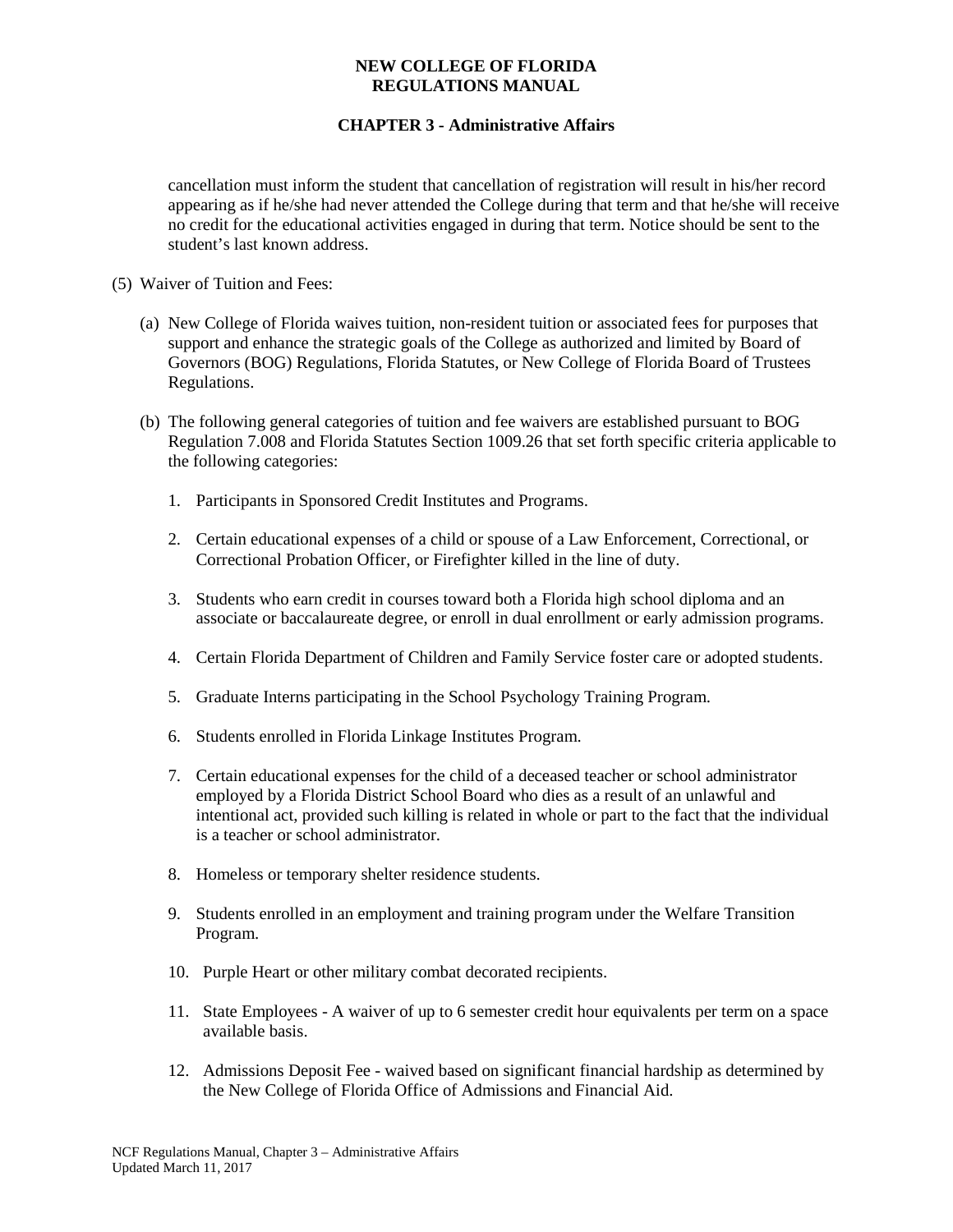# **CHAPTER 3 - Administrative Affairs**

- 13. Victims of Wrongful Incarceration Compensation Act A waiver of tuition and fees for up to 120 semester credit hour equivalents.
- (c) The following additional tuition and fee waivers are authorized by the Board of Governors and may be granted for purposes that support and enhance the mission of the College:
	- 1. Full-time University employees may be awarded a waiver of up to six (6) semester credit hour equivalents of tuition-free courses per term on a space available basis.
	- 2. Florida residents 60 years of age or older who enroll to audit courses on a spaceavailable basis may be awarded a waiver for all applications, tuition and associated fees. No academic credit shall be awarded.
	- 3. Intern Supervisors may be given one non-transferable certificate (fee waiver) for each full academic term during which the person serves as an intern supervisor. This certificate shall provide for waiver of the basic fee (as defined in BOG Regulation 7.001). Certificate holders are entitled to a waiver of tuition for a maximum of six (6) semester credit hour equivalents of instruction (including credit through continuing education) during a single term.
	- 4. Non-resident, non-degree seeking students may be granted a waiver of the out-ofstate fee. The semester credit hour equivalents generated must be non-state fundable and the cost for the program of study recovered from the fees charged to all students.
	- 5. Tuition differential may be waived for students who meet the eligibility requirements for the Florida public assistance grant (Sec. 1009.50, Florida Statutes).
	- 6. Public School classroom teachers employed full-time by a school district who meet the academic requirements established by the College may be granted up to six semester credit hour equivalents per term on a space-available basis in undergraduate courses related to special education, mathematics or science; however, the waiver may not be used for courses scheduled during the school district's regular school day.
	- 7. Out of-state fees for veterans of the US Armed and Reserve Forces and the National Guard who physically reside in Florida while enrolled at the college; also, for persons entitled to and using educational assistance provided by the US Department of Veterans Affairs while enrolled at the college.
	- 8. Out-of-state fees for a person who is an active duty member of the US Armed Forces, residing or stationed outside of the state.